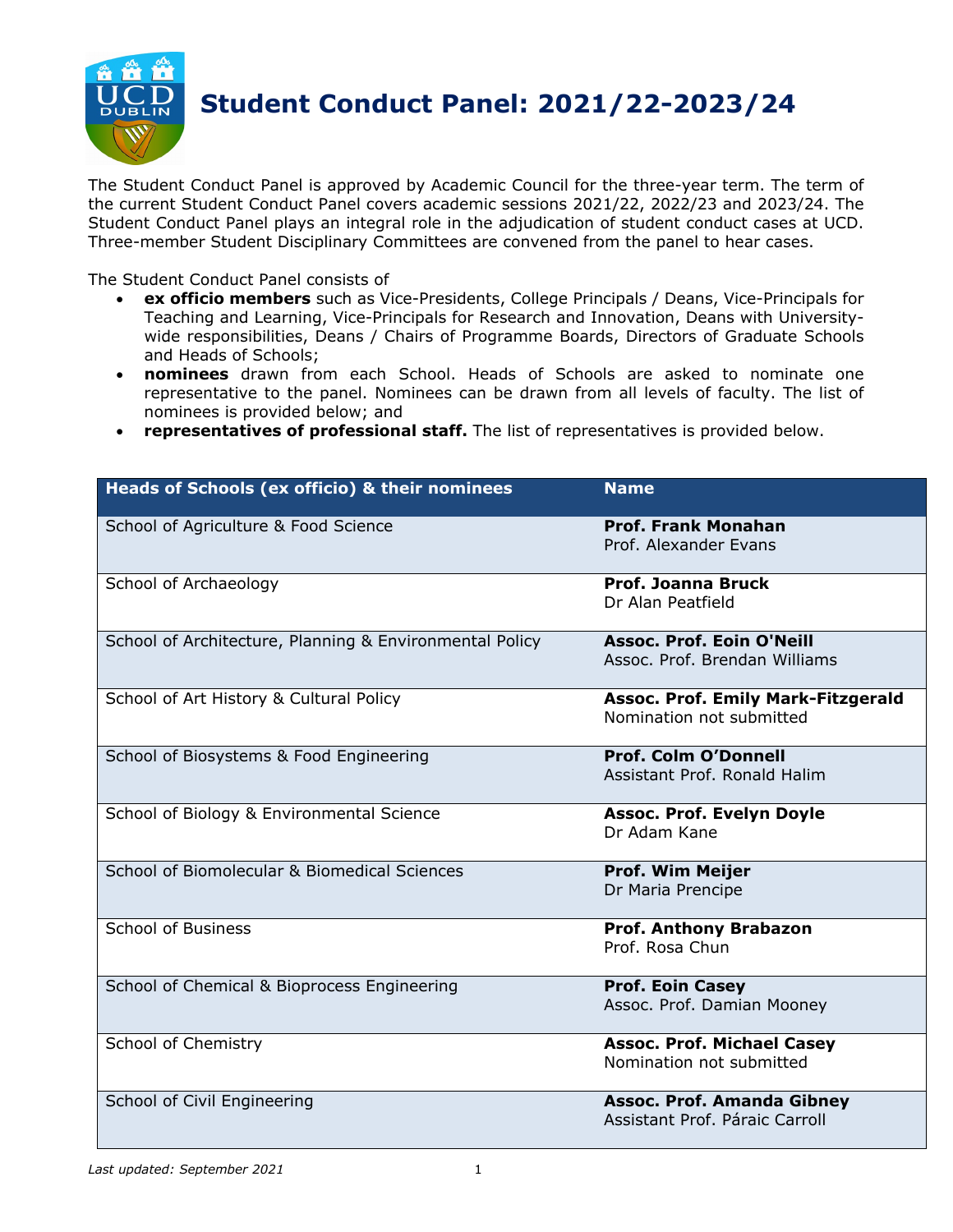| <b>School of Classics</b>                     | <b>Dr Martin Brady</b><br>Assoc. Prof. Alexander Thein                                     |
|-----------------------------------------------|--------------------------------------------------------------------------------------------|
| School of Computer Science                    | <b>Assoc. Prof. Chris Bleakley</b><br>Prof. Tahar Kechadi                                  |
| School of Earth Sciences                      | <b>Prof. Peter Haughton</b><br>Assoc. Prof. Ivan Lokmer                                    |
| School of Education                           | <b>Assoc. Prof. William Kinsella</b><br>Dr Joice Senior                                    |
| School of Electrical & Electronic Engineering | Prof. John Sheridan<br>Dr Avishek Nag                                                      |
| School of Economics                           | <b>Assoc. Prof. Kevin Denny</b><br>Dr Nora Strecker                                        |
| School of English, Drama & Film               | Prof. John Brannigan<br>Prof. Anne Fogarty<br>Prof. Nicholas Daly                          |
| School of Geography                           | <b>Assoc Prof Julien Mercille</b><br>Dr. Colman Gallagher                                  |
| School of History                             | Prof. William Mulligan<br>Dr Sandra Scanlon                                                |
| School of Information & Communication Studies | Prof. Eugenia Siapera<br>Prof. Kalpana Shankar                                             |
| School of Irish, Celtic Studies & Folklore    | <b>Dr Kelly Fitzgerald</b><br>Dr Tiber Falzett                                             |
| School of Languages, Cultures & Literatures   | <b>Assoc. Prof. Síofra Pierse</b><br>Prof. Jamal Ouhalla                                   |
| School of Law                                 | <b>Assoc. Prof. Niamh Howlin</b><br>Dr. Noel McGrath<br>Dr. Mark Coen<br>Dr. Liam Thornton |
| <b>School of Mathematics &amp; Statistics</b> | <b>Assoc. Prof. Edward Cox</b><br>Prof. Gary McGuire                                       |
| School of Mechanical & Materials Engineering  | <b>Prof. Kenneth Stanton</b><br>Prof. Alojz Ivankovic                                      |
| <b>School of Medicine</b>                     | <b>Prof. Michael Keane</b><br>Assoc. Prof. Shane Foley                                     |
| <b>School of Music</b>                        | <b>Dr Ciaran Crilly</b><br>Prof. Harry White                                               |